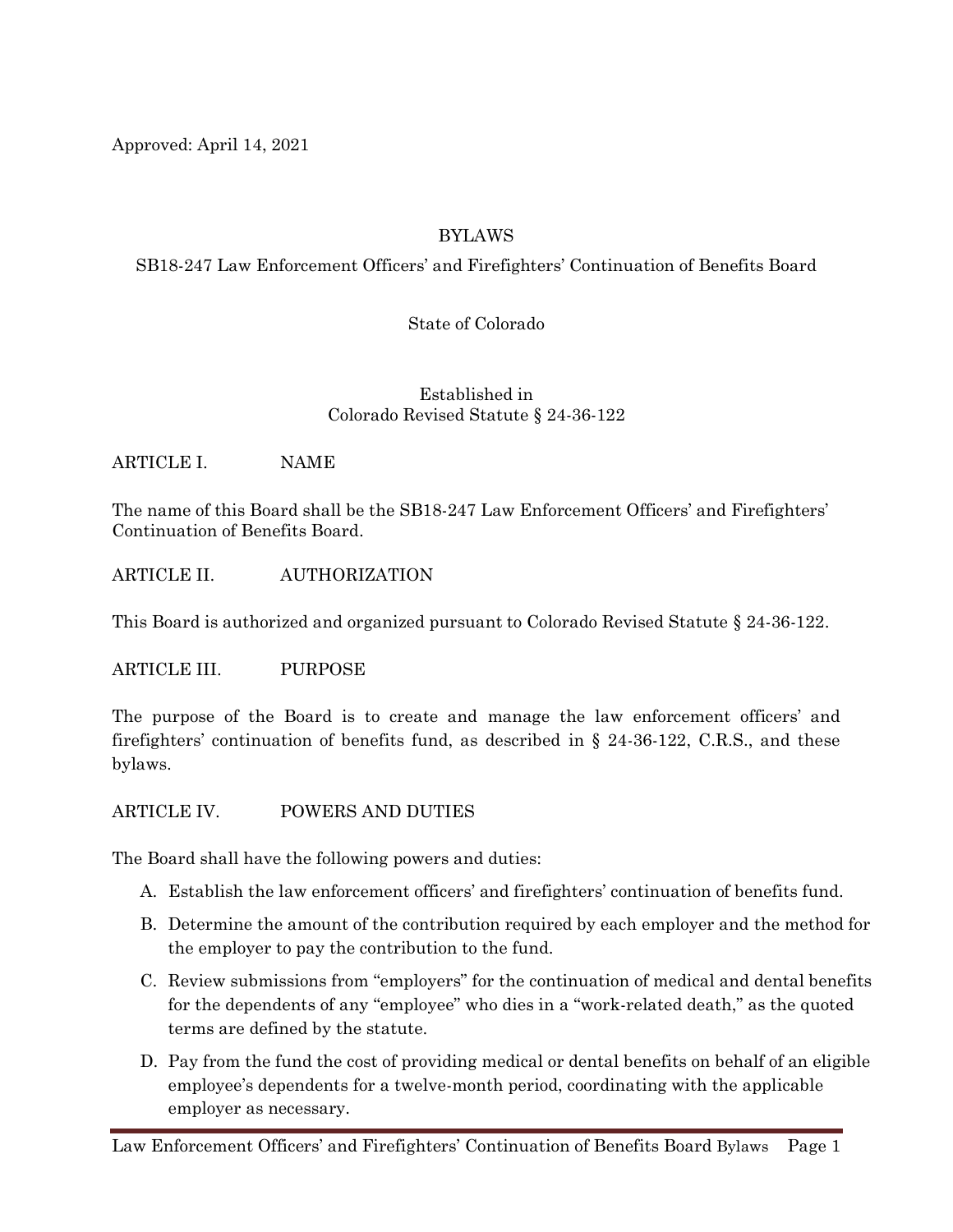- E. Develop policies and procedures to implement the fund as necessary. The policies and procedures may include:
	- 1. The time and manner by which an employer may enter into an agreement with the Board to contribute to the fund.
	- 2. The method for making contributions to the fund.
	- 3. The process by which an employer makes a claim against the fund.
	- 4. The process by which payments are made from the fund following a work-related death.
	- 5. Any other policies or procedures deemed necessary and appropriate by the Board.

In fulfilling these powers and duties, the Board may coordinate and confer with the department of public safety, the department of local affairs, the fire and police pension association, any employer, or any other entity as deemed necessary and appropriate by the Board.

# ARTICLE V. MEMBERSHIP

The Board shall consist of:

- A. The state treasurer or the treasurer's designee;
- B. The executive director of the department of public safety or his or her designee; and
- C. The executive director of the fire and police pension association or his or her designee.

# ARTICLE VI. TERMS OF MEMBERSHIP

A. Members of the board shall serve without compensation but may be reimbursed for actual and necessary expenses incurred in connection with their board duties.

B. The members of the board, any other agents appointed or engaged by the board, and all persons serving as staff, shall discharge their duties with respect to the analyses solely in the interest of the state and shall not engage in any activities that might result in a conflict of interest with their duties as members of the board

# ARTICLE VII. VOTING

Board members shall be entitled to one (1) vote on all matters that come before the Board. Members may cast votes via electronic methods provided that full compliance is had with the provisions of Article 6 (Colorado Sunshine Law), Part 4 (Open Meetings Law), 24-6-401 and -402, C.R.S.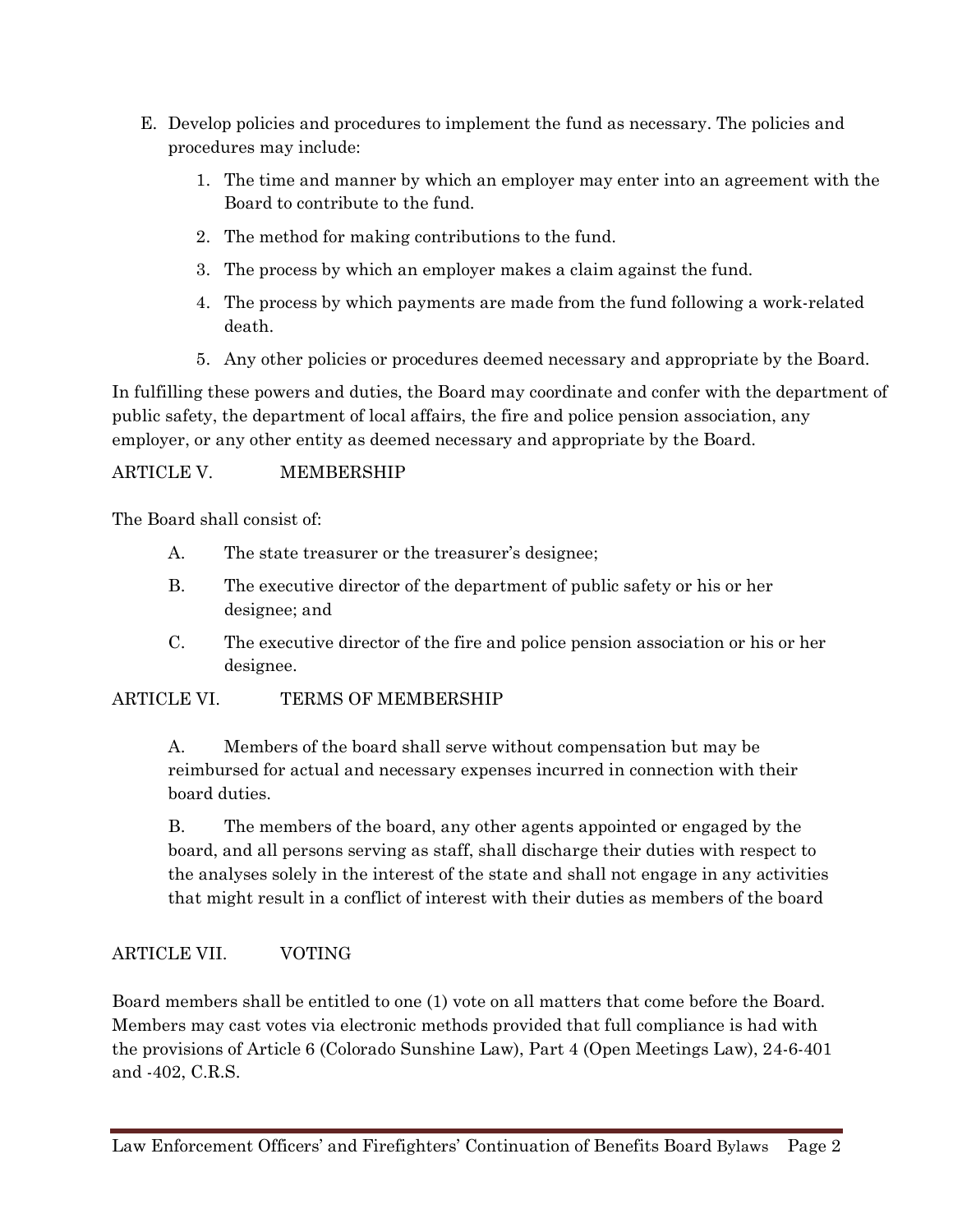#### ARTICLE VIII. OFFICERS

The Board shall elect a chairperson from its members. The chairperson shall convene the Board from time to time as the Board deems necessary.

The chairperson is the presiding officer of the Board. The presiding officer shall perform the following duties:

1. Call the meeting to order.

2. Announce the sequence of the agenda, including omissions and additions to the printed agenda.

3. Recognize Board members, staff, and visitors who are entitled to the floor.

4. Protect the body from obviously frivolous or dilatory dialogue and debate in order to maintain decorum within the meeting.

5. Ensure that at every Board meeting there is an opportunity for public comment.

6. Expedite business.

7. Respond to inquiries of members relating to parliamentary procedure, factual information or business of the body.

8. Decide all questions of order subject to appeal consistent with Robert Rules of Order.

9. Authenticate by his or her signature, when necessary, all acts, orders, and proceedings of the Board.

10. Declare the meeting adjourned.

11. Perform other duties as assigned by the Board.

#### ARTICLE IX. MEETINGS

A. Meetings.

1. Manner and Place. A meeting consists of any kind of gathering at which two or more Board members are convened to discuss public business, whether in person, by telephone, electronically, or by other means of communication.

2. Notice. Full and timely public notice, including specific agenda information where possible, shall be posted before each regular meeting by Department of the Treasury staff. In accordance with § 24-6-402(2)(c) C.R.S., the notice must be posted no less than 24-hours before the meeting at the Department of the Treasury offices and website. Notice of any regular meeting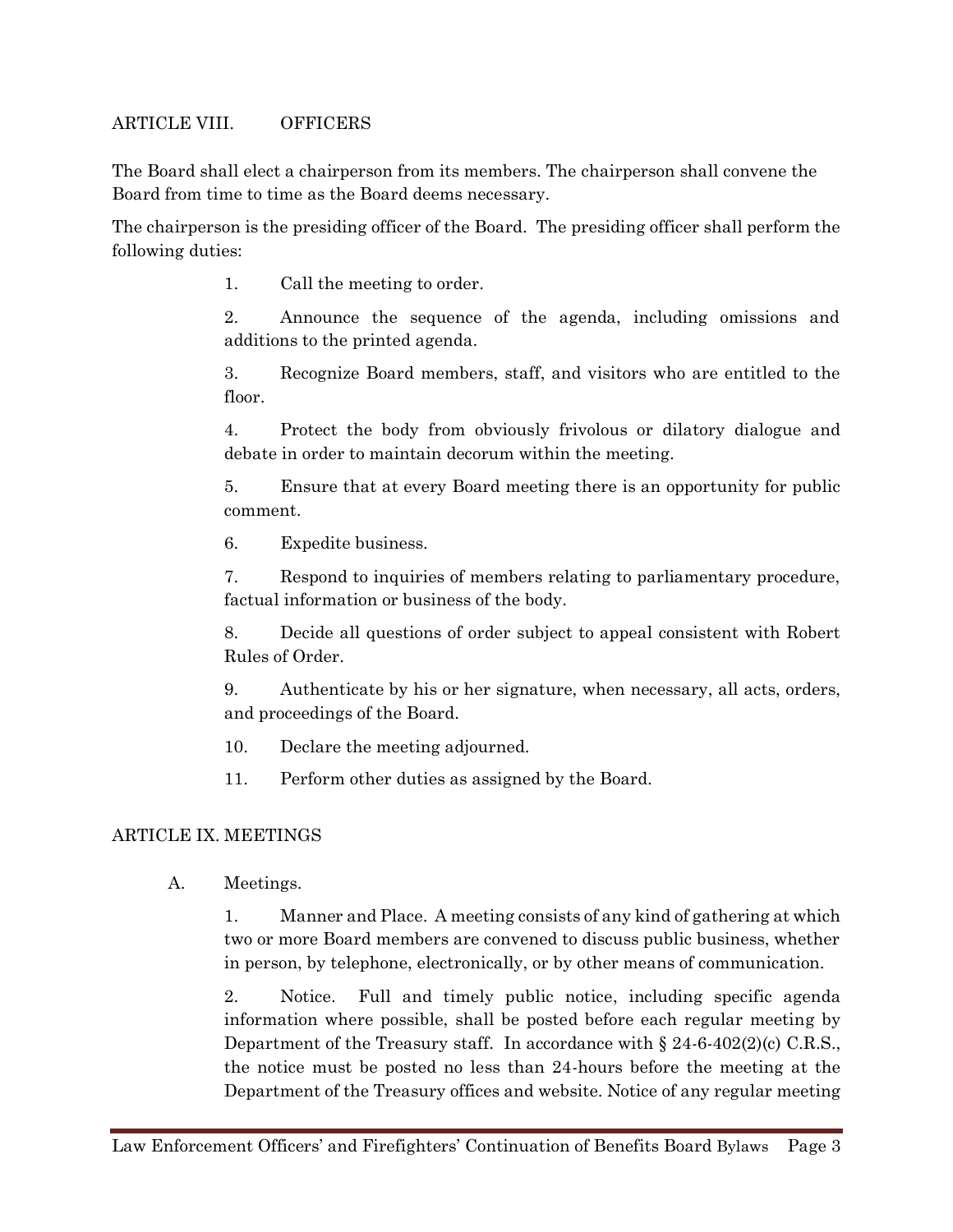conducted electronically or telephonically must include the virtual location and call-in telephone numbers, if applicable.

3. Meeting Agendas.

a) The chairperson shall be responsible for maintaining oversight of the proposed agenda.

b) The proposed agenda and any related materials shall be prepared by Department of the Treasury staff.

c) A standard agenda format shall be followed for all regular meetings.

d) Board members may submit items to Department of the Treasury staff for inclusion on the agenda up to 48-hours before a regular meeting. In emergencies with less than 48-hours of lead time, a Board member must notify the chairperson about the requested agenda item as soon as practicable before the meeting.

e) The agenda shall be provided to all Board members before the regular meeting date.

f) The agenda shall be subject to revision by the Board at the meeting.

g) Every regular meeting should provide time for citizens to address the Board and the timeframe should be made public through public notice.

4. During every meeting, Department of the Treasury staff shall have the opportunity to provide comments to Board members that may impact the Board's decisions.

#### B. Conduct of Meetings.

1. Agenda. The Board shall strive to complete all items listed on a meeting agenda by being concise in nature, while giving careful consideration to each item and avoiding dilatory dialogue and debate.

2. Voting. In compliance with C.R.S.  $24-6-402(2)(a)$  and  $(3)(a)$ , the adoption of any proposed policy, position, resolution, rule, regulation, or formal action, except the review, approval, and amendment of the minutes of a recorded executive session, shall occur in the portion of a Board meeting that is open to the public at all times. All formal actions shall be accomplished by a motion, a second, and voting, which shall be taken by Yeas and Nays. A motion shall fail unless approved by a majority vote of a quorum of the Board.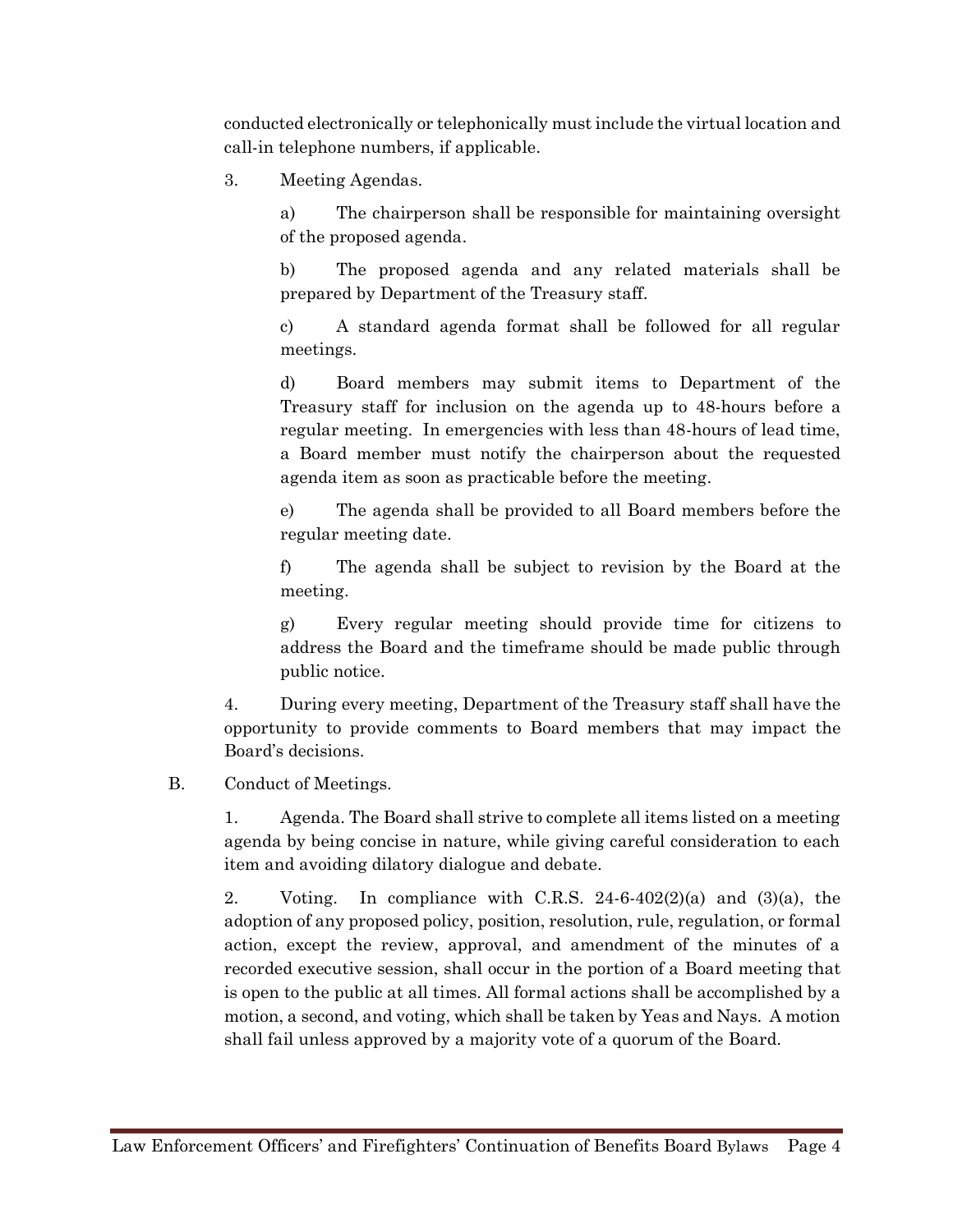C. Open Meetings Law.

In compliance with the provisions of Article 6 (Colorado Sunshine Law), Part 4 (Open Meetings Law), 24-6-401 and 402, C.R.S., all meetings of two or more members of the Board at which any public business is discussed or at which any formal action may be taken are declared to be public meetings open to the public at all times, except for any executive session portion of an otherwise public meeting authorized by C.R.S. 24-4-402(3)(a). Annually, the Board shall be provided training on this requirement and that all best practices for state boards and commissions as outlined in C.R.S. 24-3.7-102.

# D. Record of Meeting.

1. The official record of each Board meeting is a written document of the minutes of that meeting, available for review by the public at the Department of the Treasury except for the minutes of any executive session portion of the meeting. Meeting minutes shall contain: (1) a list of names of any members present at the meeting; (2) a brief description of any discussion had about agenda items; (3) a description of any motion made during the meeting, whether the motion was seconded, and whether the motion passed or failed;(4) a description of any public testimony offered at the meeting; and (5) if an executive session occurred, the topic of the discussion at the executive session.

2. In compliance with C.R.S. 24-6-402(2)(d.5)(I)(A) and (E), any Board discussions that occur in an executive session portion of an otherwise public meeting shall be electronically recorded and the recording must be retained by the Department of the Treasury for at least ninety days after the date of the executive session.

3. Minutes of previous meetings shall be reviewed and considered for approval at the following Board meeting, or via electronic approval when appropriate.

E. Electronic Meetings.

Board members may attend Board meetings by telephone or electronic methods. Board members may vote by telephone or electronic methods, provided the member attends the relevant portion of the meeting, in its entirety before voting.

# ARTICLE X. STAFF SUPPORT

Limited to appropriation and funding availability, the Department of the Treasury shall provide the staff necessary to perform the administrative duties of the Board. Duties include: providing timely notice of meetings to members and the public; recording and maintaining a file of the minutes of the Board; receipt, preparation, and transmittal of incoming and outgoing correspondence of the Board and maintenance of a file of such correspondence; and performing other such duties as may be requested by Board.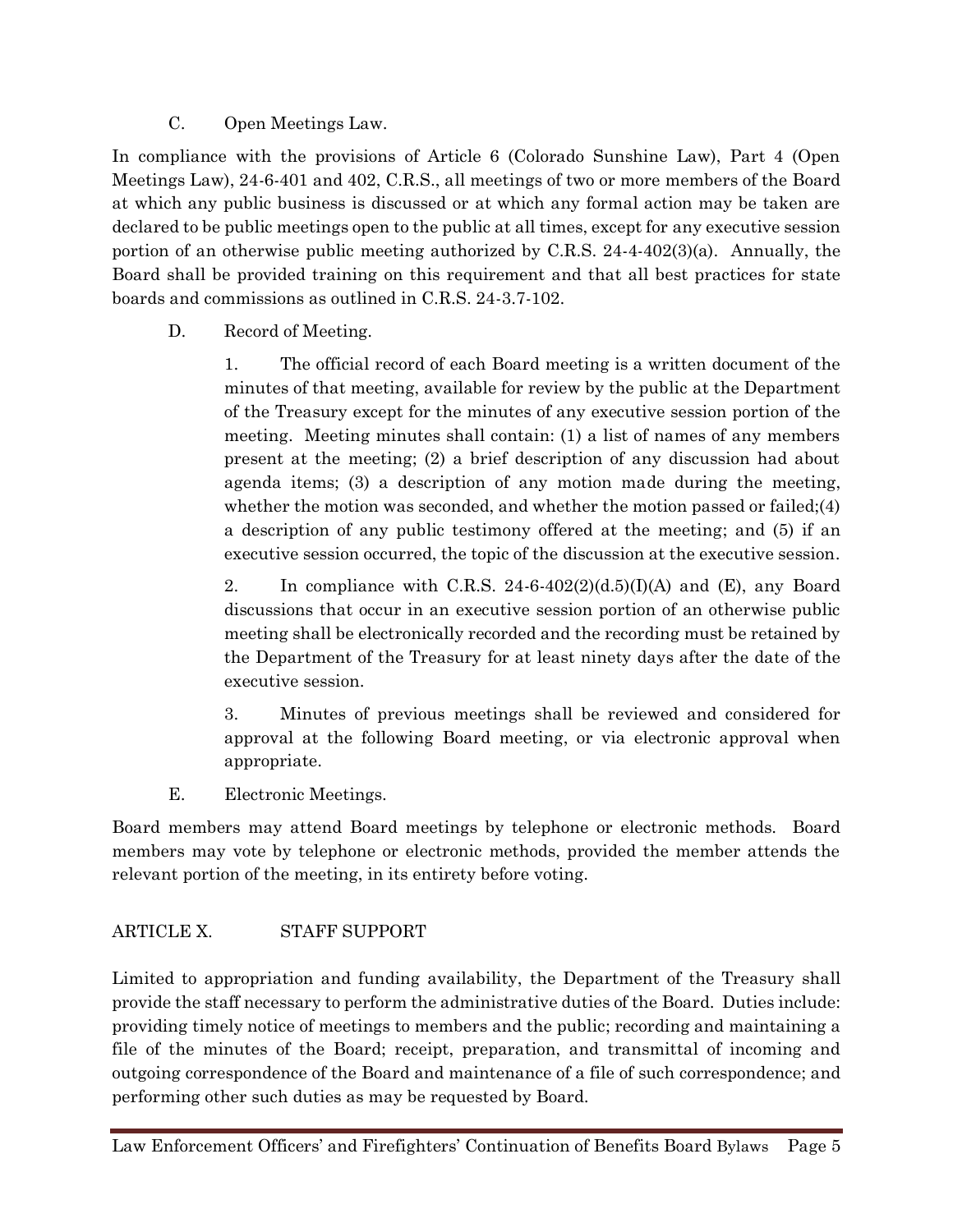# ARTICLE XI. QUORUM and MAJORITY VOTE

A. No official business of the Board can be conducted without a quorum of eligible voting members participating whether in person, telephonically, or electronically.

B. A quorum at regular meetings shall be at least two (2) members of the Board available in person, telephonically, or electronically.

# ARTICLE XII. AMENDMENTS

These bylaws may be amended, repealed, or suspended at any meeting of the Board by a twothirds vote of a quorum of the Board, provided that written notice of such amendment, repeal, or suspension shall have been sent to each member at least one week before the meeting at which amendment of the bylaws is an agenda item.

# ARTICLE XIII. BOARD REPRESENTATION

The Board shall act as a body in all matters and only the chairperson and the Treasurer's staff shall communicate with third parties on behalf of the Board.

# ARTICLE XIII. CONFLICTS OF INTEREST AND MANDATORY RECUSAL

A. When a member, a member's business partner, or a member's immediate family member has any substantial business or representational interest in any matter that comes before the Board for a vote to award public funds to any person or entity, that member must, prior to any discussion or vote relating to such matter, publicly disclose the nature of the interest, remove himself or herself from any discussion relating to such matter, and abstain from voting on the matter. All declarations of conflicts of interest and abstentions from voting shall be recorded in the minutes of the Board meeting.

B. For purposes of this provision, a "substantial business interest" means: (i) any ownership of a business; (ii) receiving any gross income during the previous or current year from a business; or (iii) ownership in real property relating to a business valued at \$10,000 or more.

C. For purposes of this provision, a "representational interest" means: (i) being employed by the organization; (ii) being a member of the board of directors, commission, council, or other direct governing body of the organization; (iii) being a creditor of the organization in an amount in excess of \$10,000; and/or (iv) being an equity owner of any portion of the organization.